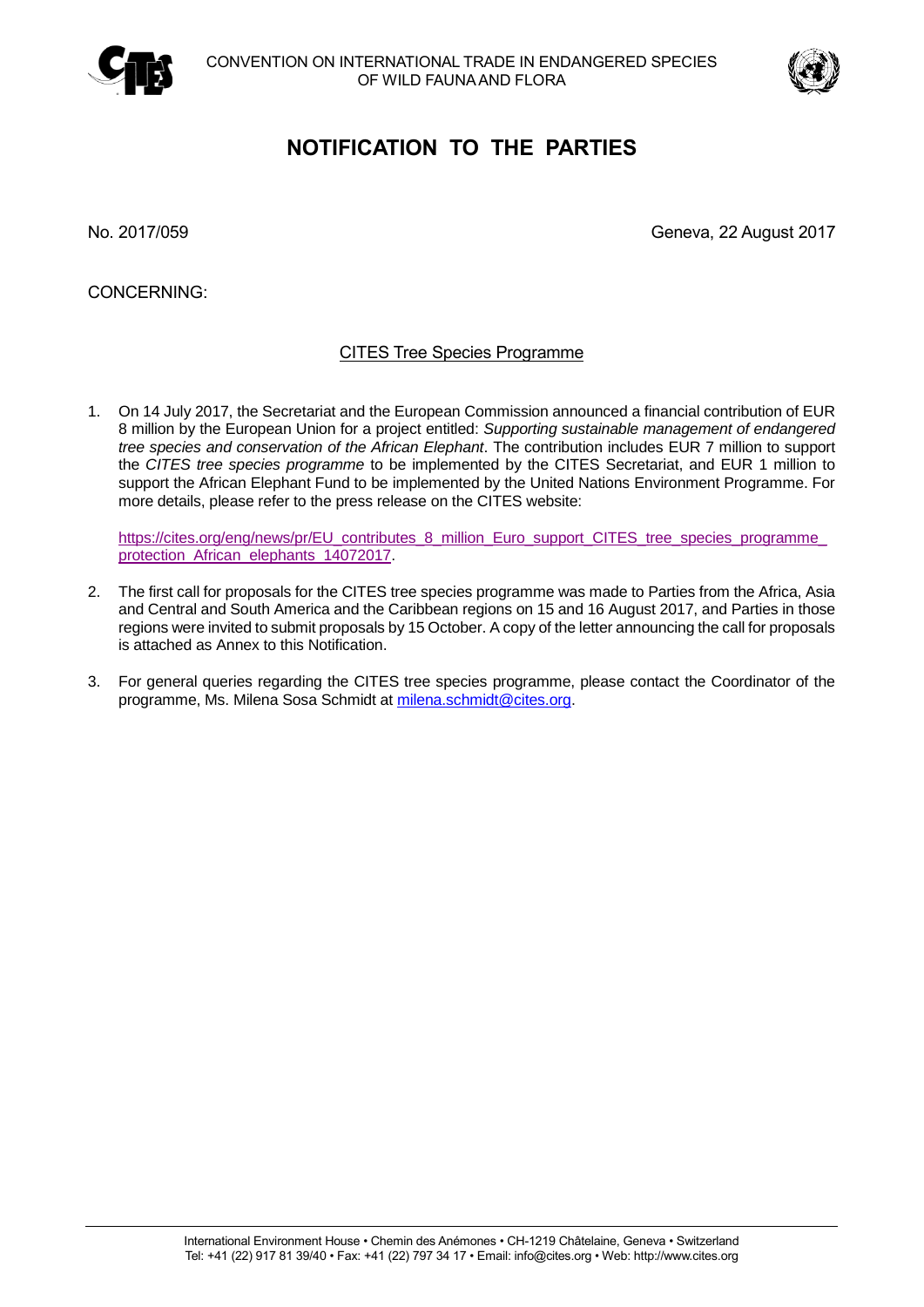**Subject:** Submission of project proposals for consideration and possible funding under the Tree Species component of the EU project entitled*: Supporting sustainable management of endangered tree species and conservation of the African Elephant* (herein after referred to as *CITES Tree Species Programme*)

#### Dear Sir/Madam,

On 14 July 2017, the Secretariat of the Convention on International Trade in Endangered Species of Wild Fauna and Flora (CITES) and the European Commission announced the financial contribution of EUR 8 million by the European Union (EU) towards a project entitled: *Supporting sustainable management of endangered tree species and conservation of the African Elephant* (for more details, please refer to the press release in Annex 1.The contribution includes EUR 7 million earmarked to support the *CITES tree species programme* to be implemented by the CITES Secretariat, and 1 million Euro for the African Elephant Fund to be implemented by UNEP.

This communication is to inform you regarding the call for proposals for the CITES trees programme, and seek your consideration.

#### **Background**

The *CITES tree species programme* will support Parties that export valuable parts and derivatives of CITES-listed tree species.

Concerned that the long-term survival, of commercially valuable tree species may be threatened by over-exploitation, the CITES Conference of the Parties has agreed to include more than 900 tree species under the CITES Appendices. Products of these tree species may only be exported if the Scientific Authority of that Party has advised that the export of the specimens will not be detrimental to the survival of the species in the wild.

To that end, the *CITES tree species programme* aims to provide direct financial assistance to Parties in taking conservation and management measures to ensure that their trade in timber, bark, extracts and other products from CITES-listed tree species is sustainable, legal and traceable.

The expected outcomes of this programme are:

- 1. Ensure the sustainable management of rare tree species and their products
- 2. Contribute to legal, traceable, and fair trade in products from CITES tree species
- 3. Improve and strengthen forest governance, policies for forest management, and enforcement capacity and ensure benefit from long-term
- 4. Contribute to the rural development in often remote areas, sustainable economic growth at a country level, a healthy private sector, and long-term poverty alleviation.

#### **Conditions and requirements for submission of proposals**

Geographical and taxonomic scope:

Considering efforts to assist Parties to implement the Convention for CITES listed tree species, the financial support will be available for the implementation of activities in three target CITES regions: Africa, Asia, and Central and South American and the Caribbean. The tentative list of candidate species for the programme is as follows (\* are the target key species):

Asia: *Dalbergia cochichiniensis\*, Pterocarpus sanctalinus\*, Taxus* spp., *Aquilaria* spp., *Gyrinops* spp., *Gonystylus* spp.

Africa: *Diospyros* spp. (Madagascar)\*, *Dalbergia* spp. (Madagascar), *Pericopsis elata, Osyris lanceolata\*, Pterocarpus erinaceus\*, Prunus Africana, Guibourtia demeusei; G. pellegriniana; G. tessmsnnii.*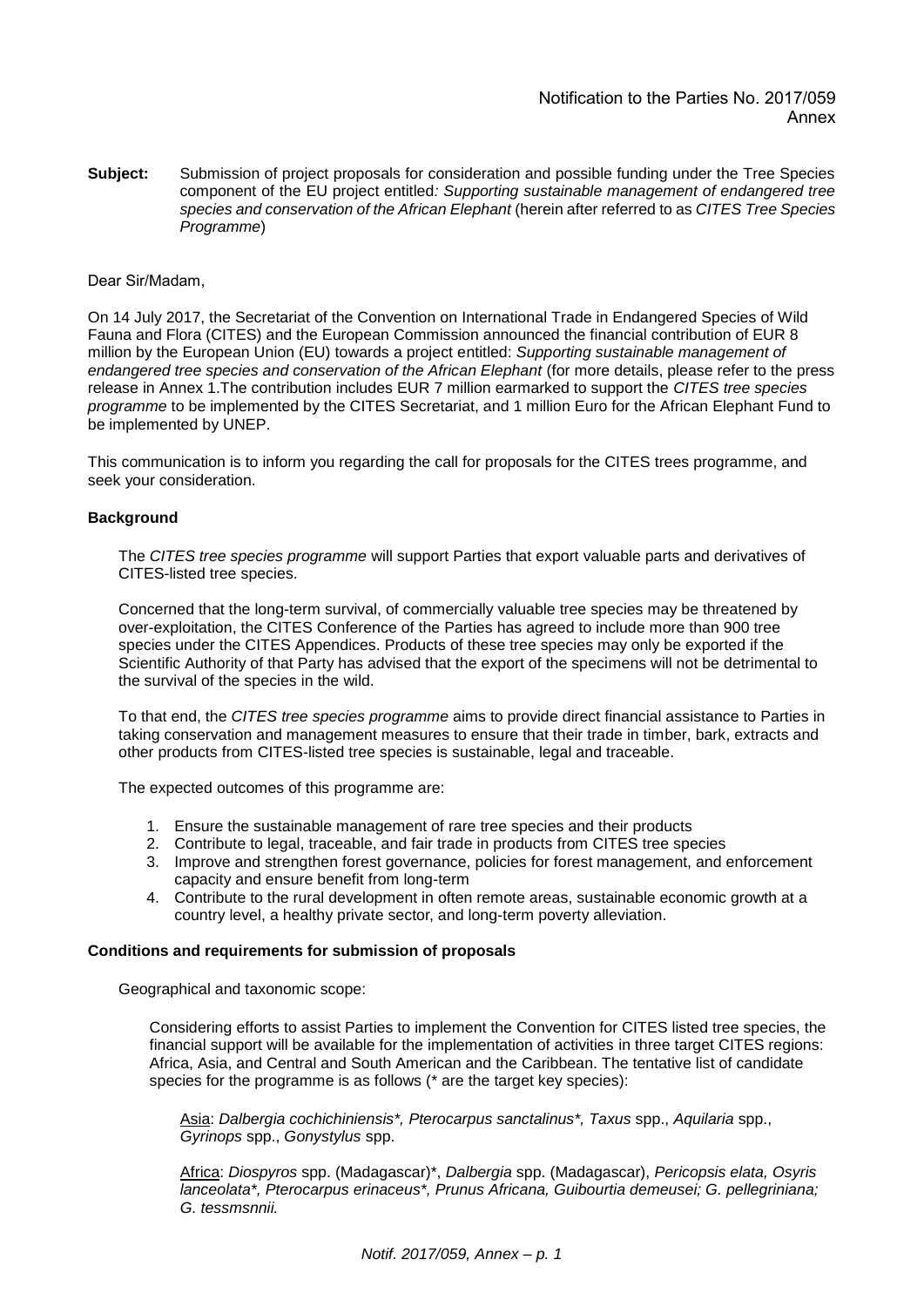Central and South America and the Caribbean: *Swietenia* spp. (3 species) (Central American spp.\*), *Dalbergia nigra\*, Dalbergia granadillo, Dalbergia stevensonii\*, Dalbergia retusa\*, Aniba rosaedora, Bulnesia sarmientoi.*

Organizational eligibility:

Project proposals can be submitted and implemented directly by the CITES Management Authority, or by other entities in cooperation with the CITES Management Authority. In the case of the latter, the proposal must be accompanied by an official letter of endorsement issued by the relevant Management authority.

#### Project budget:

The maximum funds available is USD 250,000 per project, but smaller projects are also considered. All applicants are strongly encouraged to include in-kind contributions or co-funding.

#### Subject areas:

Projects can cover a range of CITES priority areas, considering that the core areas of work are:

- 1) formulation of non-detriment findings;
- 2) marking and traceability;
- 3) tree products identification;
- 4) capacity building.

#### Duration:

The EU Project - *Supporting sustainable management of endangered tree species and conservation of the African Elephant* will end in early 2020. Project proposals funded under the *CITES tree species programme* must therefore have a maximum duration of 2 years. Proposals for follow-up activities may be considered exceptionally at a later stage.

#### **Availability of regional support for preparing proposals**

To facilitate a smooth implementation of the *CITES tree species programme,* three Regional Coordinators have been appointed, whose tasks include:

- 1) Assist with the formulation of national project needs and priorities;
- 2) Assist with the design of projects/activities;
- 3) Monitor the progress of the implementation of approved activities and budgeting by implementing agencies;
- 4) Assist in convening meetings as relevant;
- 5) Provide technical advice to avoid duplication of effort; and
- 6) Interact with other projects and programmes of the CITES Secretariat as requested.

#### **Programme team**

The contact information of the *CITES tree species programme* team is as follows:

- 1) Coordinator: Ms. Milena Sosa Schmidt; e-mail: [milena.schmidt@cites.org](mailto:milena.schmidt@cites.org)
- 2) Regional Coordinator for Africa: Mr. Jean Lagarde Betti; e-mail: citestrees-africa@cites.org
- 3) Regional Coordinator for Asia: Mr. Hooi Chiew Thang; e-mail: citestrees-asia@cites.org
- 4) Regional Coordinator for Central and South America and the Caribbean: Ms. Milena Sosa Schmidt; e-mail: citestrees-l.america@cites.org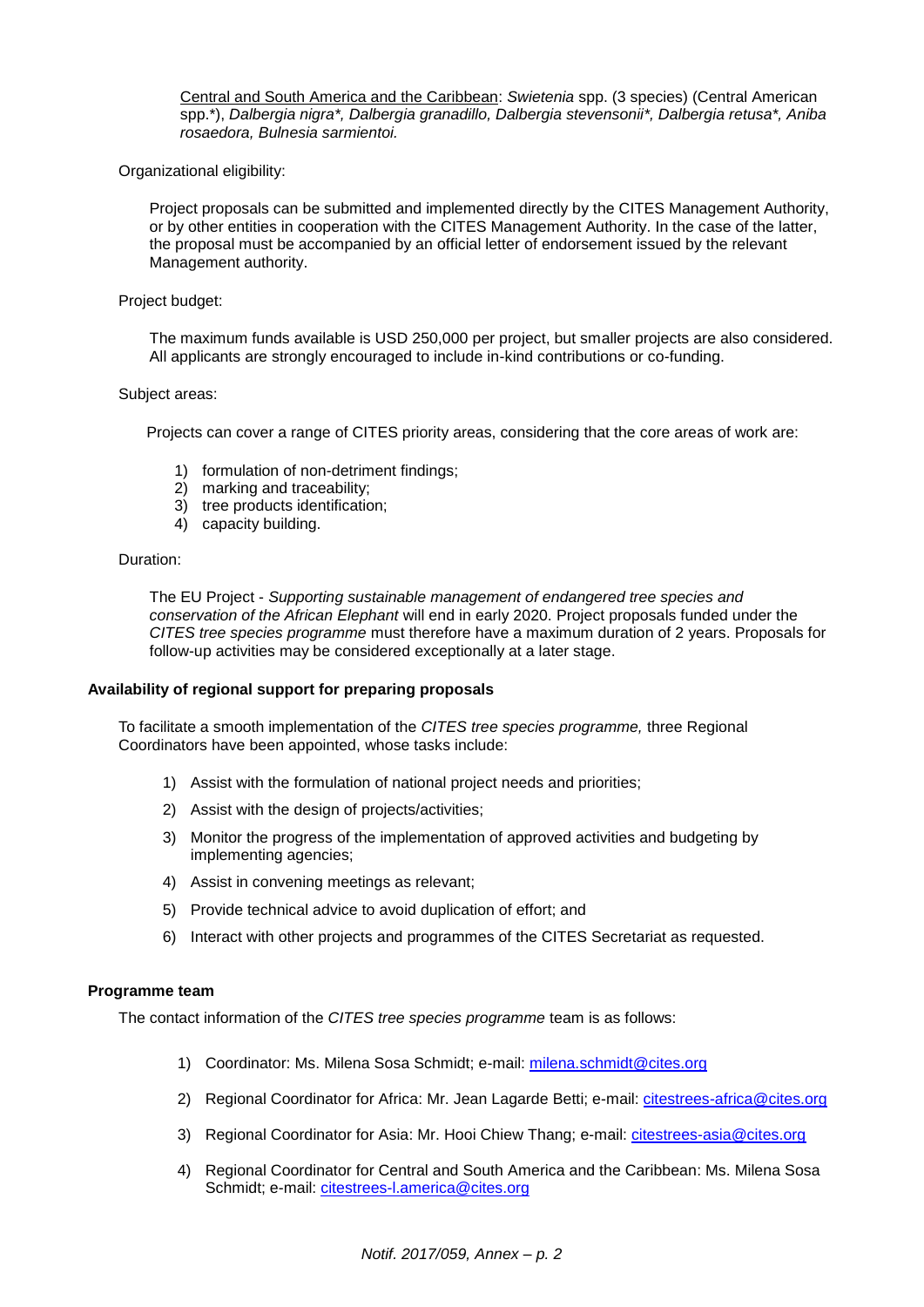5) Temporary Programme Assistant: Ms. Kanako Ishii; [citestrees@cites.org](mailto:citestrees@cites.org)

All implementing agencies interested in seeking support must fill the information in the Project proposal summary sheet (see Annex 2 to this letter). The submission must be made on or before **15 October 2017**, through the *Regional Coordinators* mentioned in the paragraph above, with copy to the temporary Programme Assistant, Ms. Kanako Ishii.

The assessment of all project summaries will take place after the deadline, and with guidance from the programme Advisory Committee. If your project proposal has been met with a positive review an invitation to submit a full project proposals will be sent by early December 2017.

We are looking forward to receiving Parties project summaries and will be delighted to assist you at any stage you may need us to do so. For general queries regarding the *CITES tree species programme*, please contact the programme Coordinator, Ms. Milena Sosa Schmidt at.

Yours sincerely,

John E. Scanlon CITES Secretary General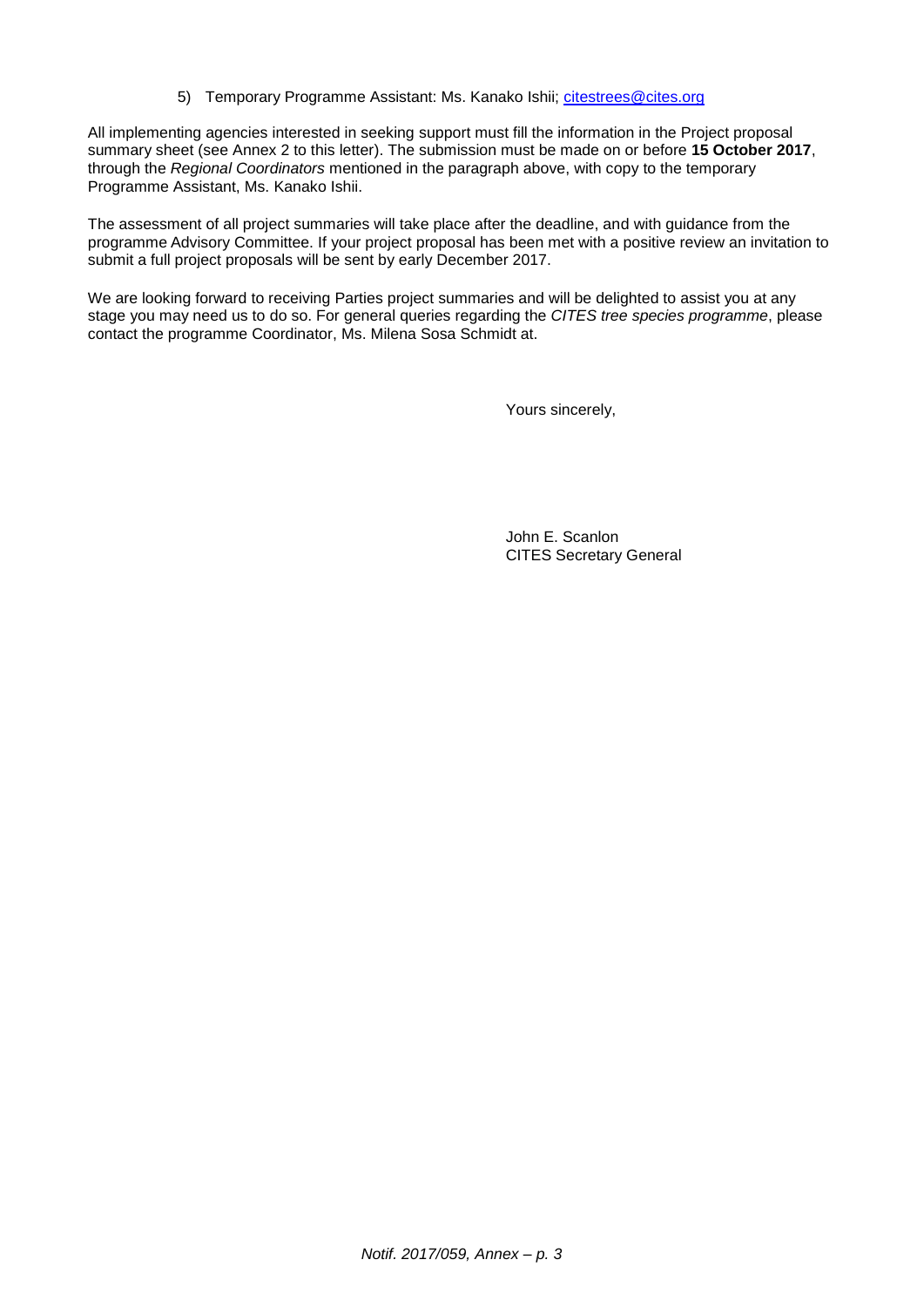Annex

# *[TITLE OF THE PROJECT]*

*[IMAGE (PLEASE INSERT HERE ONE OR MORE PHOTOGRAPHS OR ILLUSTRATIONS OF THE SPECIES CONCERNED OR, OF THE TARGET AREA WHERE THE PROJECT IS PROPOSED TO BE IMPLEMENTED. IF NOT A FIELD PROJECT, PLEASE INSERT WHAT BEST REPRESENT* 



**Proposal for funding under EU Support to CITES: CITES Tree Species Programme\***

# **Project Proposal Summary and Self-assessment Sheet**

*[DATE: PLEASE INSERT HERE THE DATE BY WHICH THIS DOCUMENT IS SUBMITTED]*

*LOGO [insert logo of the institution)]*

1

*Submitted by [PLEASE INSERT HERE THE NAME OF THE INSTITUTION SUBMITTING THE PROJECT CONCEPT NOTE]*



*Notif. 2017/059, Annex – p. 4*

<sup>\*</sup> Tree species component of the EU project entitled *Supporting sustainable management of endangered tree species and conservation of the African Elephant*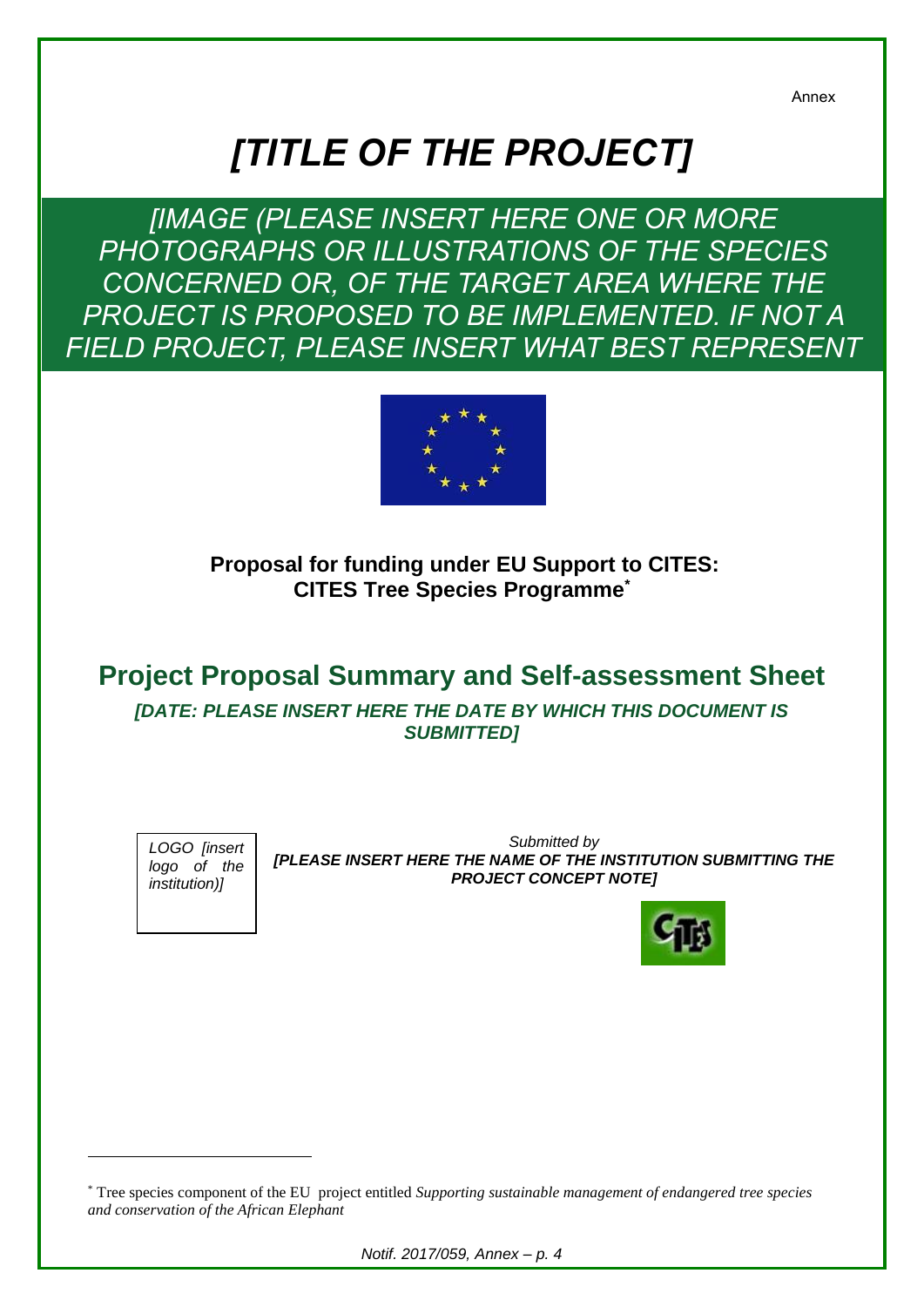# **Part 1:**

#### **Summary: please fill the Summary table in one page only.**

| Target CITES tree taxa                               | [SPECIFY THE TREE SPECIES TARGETED BY THE PROJECT]                                                                                                  |  |  |
|------------------------------------------------------|-----------------------------------------------------------------------------------------------------------------------------------------------------|--|--|
| Location(s)                                          | [MENTION PROJECT TARGET COUNTRIES AND AREAS]                                                                                                        |  |  |
| Duration                                             | [SPECIFY THE PROPOSED START & END MONTH/YEAR]                                                                                                       |  |  |
| Objectives of the project                            |                                                                                                                                                     |  |  |
| <b>Implementing Agency</b>                           |                                                                                                                                                     |  |  |
| Contact details of the<br><b>Implementing Agency</b> |                                                                                                                                                     |  |  |
| Partner(s)                                           | [IF NONE PUT N.A.]                                                                                                                                  |  |  |
| Target group(s) Tick one or<br>more as applicable    | $\Box$ Scientific Authorities<br>$\Box$ Range State(s)<br>$\Box$ Management Authorities<br>$\Box$ Private sector<br>$\Box$ Others (please specify): |  |  |
| Final beneficiaries                                  |                                                                                                                                                     |  |  |
| <b>Expected outputs</b>                              |                                                                                                                                                     |  |  |
| Expected outcomes (refer to                          | $\Box$ 1                                                                                                                                            |  |  |
| the cover letter p.1)                                | $\Box$ 2<br>$\sqcap$ 3                                                                                                                              |  |  |
|                                                      | $\Box$ <sup>4</sup>                                                                                                                                 |  |  |
| Expected impact                                      |                                                                                                                                                     |  |  |
| Main activities                                      |                                                                                                                                                     |  |  |
| Requested amount (USD)                               |                                                                                                                                                     |  |  |
| Co-finances                                          | [INDICATE SOURCE (AND AMOUNT) OF THE POSSIBLE OR<br>CONFIRMED COFINANCE TO THIS PROJECT]                                                            |  |  |
| Regional coordinator who<br>assisted in the document | [IF NONE PUT N.A.]                                                                                                                                  |  |  |

## **Part 2:**

### **Criteria: all project summaries will be evaluated against the list of criteria for selecting project proposals for funding under the CITES Tree Species Programme. Please fill the table below as concisely as possible, providing accurate information against each criterion. Please note, that there is no obligation to fulfil 100% of the criteria.**

| Questions related to selection criteria                                                                                                                                                                                        |                           | Additional information |
|--------------------------------------------------------------------------------------------------------------------------------------------------------------------------------------------------------------------------------|---------------------------|------------------------|
| 1. Is the implementing country a range State of<br>CITES tree species? If yes, please specify the<br>year when your country ratified CITES.                                                                                    | $\sqcap$ Yes<br>$\Box$ No |                        |
| 2. Is the project linked to CITES Decisions or<br>Resolutions agreed by the CITES Conference of<br>the Parties?<br>If yes, please indicate the Decisions and<br>Resolutions that justify the implementation of<br>the project. | $\sqcap$ Yes<br>$\Box$ No |                        |
| 3. Is the implementing country an exporter of<br>CITES tree species products?                                                                                                                                                  | $\Box$ Yes<br>$\Box$ No   |                        |
| 4. Is the implementing Party an exporter of<br>CITES tree species products to EU member<br>countries?                                                                                                                          | $\Box$ Yes<br>$\Box$ No   |                        |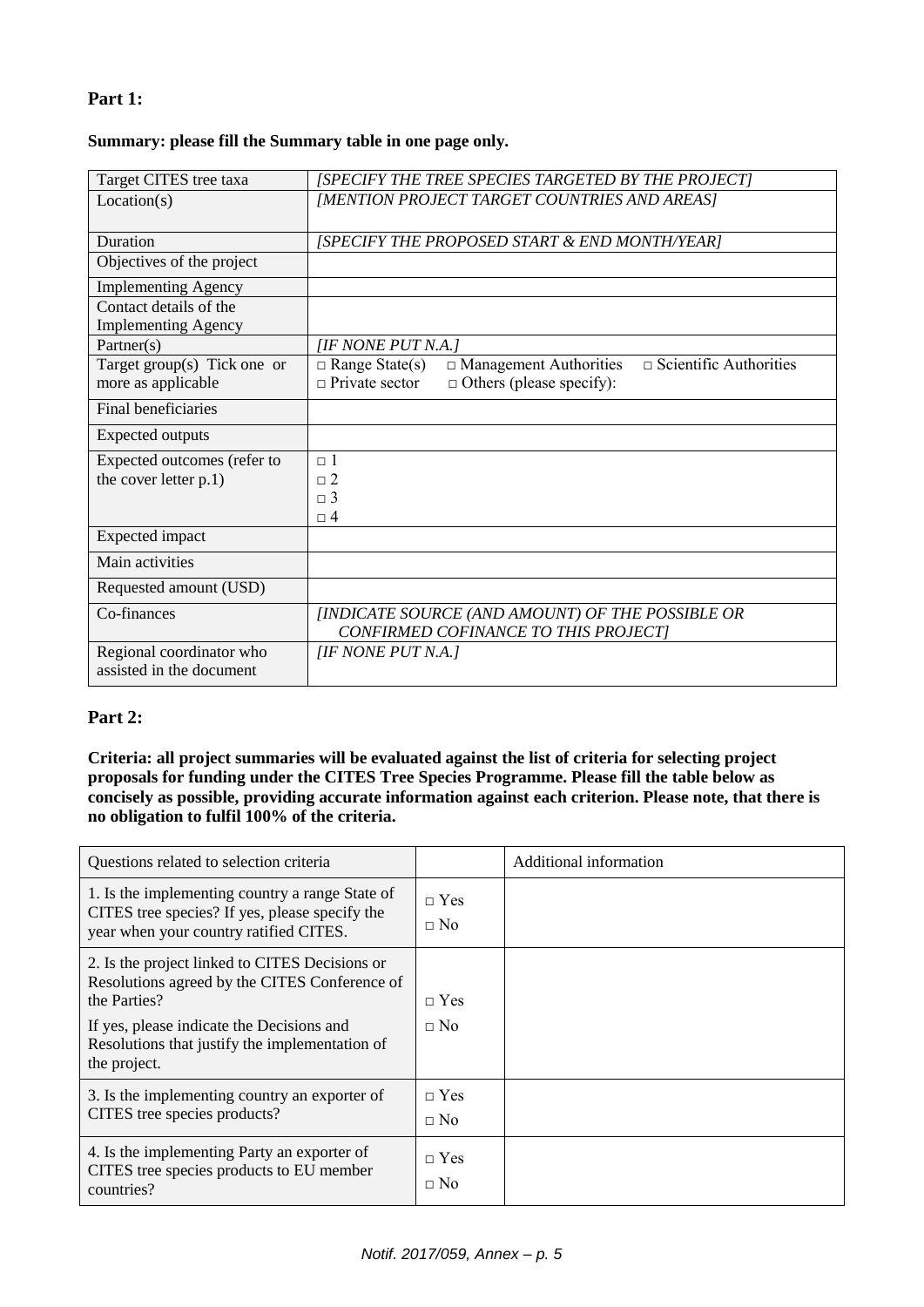| 5. Does the proposed project relate to the<br>following core areas of work? If yes, please<br>describe.                                                                                                                                                                                                                                       |                                                                                                          |  |  |
|-----------------------------------------------------------------------------------------------------------------------------------------------------------------------------------------------------------------------------------------------------------------------------------------------------------------------------------------------|----------------------------------------------------------------------------------------------------------|--|--|
| 5.a- non-detriment findings                                                                                                                                                                                                                                                                                                                   | $\Box$ Yes<br>$\Box$ No                                                                                  |  |  |
| 5.b- marking and traceability                                                                                                                                                                                                                                                                                                                 | $\Box$ Yes<br>$\Box$ No                                                                                  |  |  |
| 5.c- identification                                                                                                                                                                                                                                                                                                                           | $\Box$ Yes<br>$\Box$ No                                                                                  |  |  |
| 5.d- capacity building                                                                                                                                                                                                                                                                                                                        | $\Box$ Yes<br>$\Box$ No                                                                                  |  |  |
| 6. Does the implementing country have a<br>suspension in place agreed by any CITES body;<br>or does it have a zero export quota<br>recommended by the CITES Conference of the<br>Parties, the Standing Committee or the Plants<br>Committee?                                                                                                  | $\Box$ Yes, a trade suspension<br>$\Box$ Yes, a zero export quota<br>$\Box$ No                           |  |  |
| 7. Is your country currently under the Review of<br>Significant Trade for the target taxa of the<br>project?                                                                                                                                                                                                                                  | $\Box$ Yes<br>$\Box$ No                                                                                  |  |  |
| 8. In which CITES Appendix is the target taxon<br>of the project included?                                                                                                                                                                                                                                                                    | $\Box$ Appendix I<br>$\Box$ Appendix II<br>$\Box$ Appendix III                                           |  |  |
| 9. What is the scale of the project?                                                                                                                                                                                                                                                                                                          | $\Box$ small: 1-30,000 USD<br>$\Box$ medium: 30,001 - 100,000 USD<br>$\Box$ large: 100,001 - 250,000 USD |  |  |
| 10. Has your country submitted other project<br>proposals to seek funding from donors, where<br>CITES has been a partner (e.g. the ITTO-CITES<br>Programme)? If yes, please list the previous<br>projects that your country has implemented in<br>the past and indicate whether it was funded by<br>the ITTO-CITES programme or other donors. | $\Box$ Yes<br>$\Box$ No                                                                                  |  |  |
| 11. Is this project proposal a continuation of the<br>work started with a project funded under the<br>ITTO-CITES Programme (2006-2015)? If yes,<br>indicate which ITTO-CITES project set the<br>bases for this new project proposal.                                                                                                          | $\Box$ Yes<br>$\Box$ No                                                                                  |  |  |
| 12. Is the project involving the private sector? If<br>yes, please explain the roles and responsibilities<br>of the industry in the activities implementation.                                                                                                                                                                                | $\Box$ Yes<br>$\Box$ No                                                                                  |  |  |
| 13. Has your country signed a Voluntary<br>Partnership Agreement (VPA) in the context of<br>the EU-Forest Law for Enforcement,<br>Governance and Trade Action Plant (FLEGT) of<br>the European Commission? If yes, please<br>explain how you plan to liaise with the FLEGT                                                                    | $\Box$ Yes<br>$\Box$ No                                                                                  |  |  |